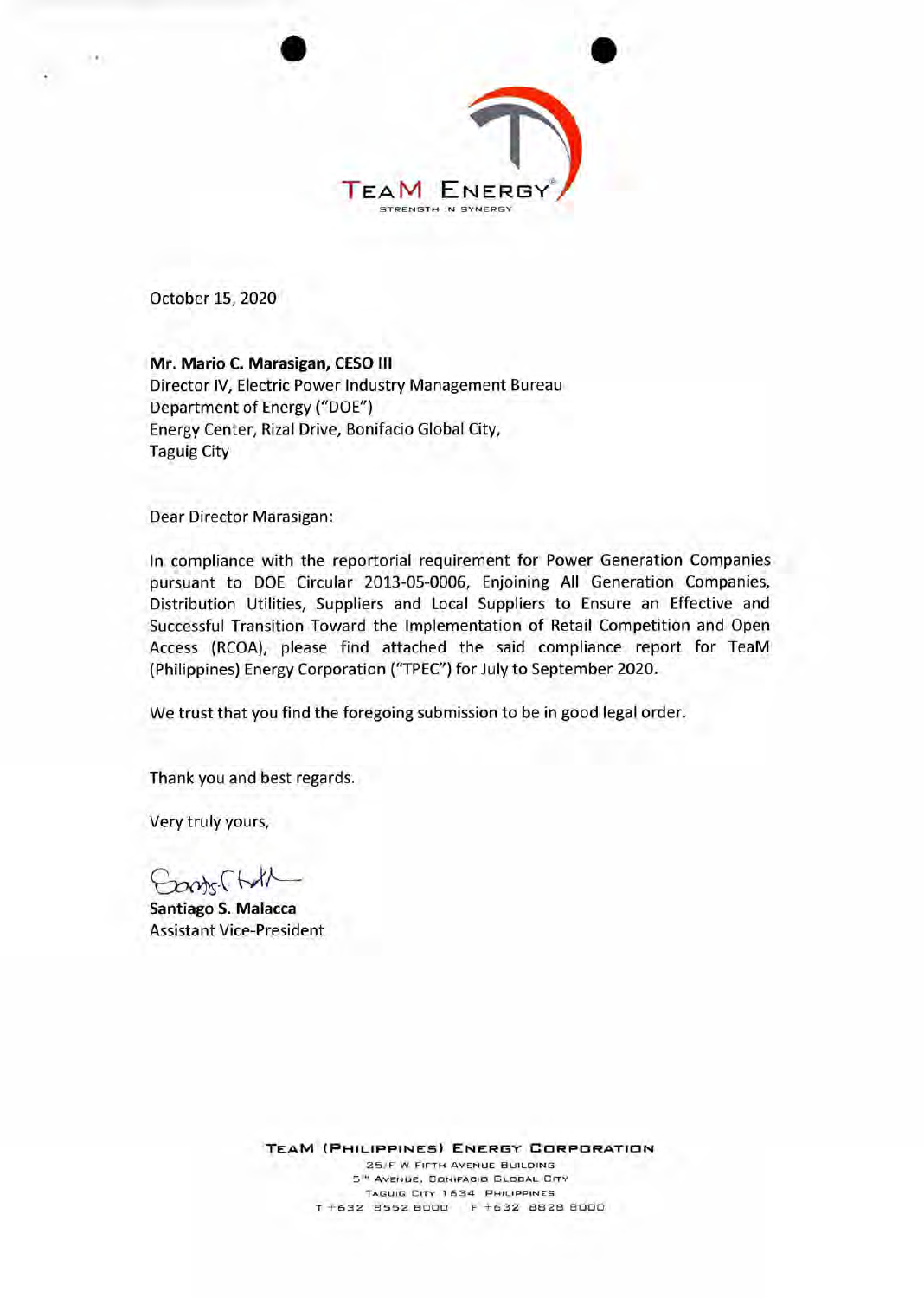

 $\mathcal{N}$  .



ANNEX "A-2"

## SUPPLIERS' AND LOCAL SUPPLIERS' COMPLIANCE FORM Pursuant to DOE Circular No. DC 2013-05-0006, dated 06 May 2013

## Reportorial Requirements for Suppliers and Local Electricity Suppliers on RCOA Implementation

Note: To be accomplished by a duly authorized focal person and/or designated WESM Compliance Officer

|                                     |                                                                                                                              |                  | Part I. Company Profile                                                                    |                    |                                                            |                                                         |                                                                                             |                                                                     |  |  |
|-------------------------------------|------------------------------------------------------------------------------------------------------------------------------|------------------|--------------------------------------------------------------------------------------------|--------------------|------------------------------------------------------------|---------------------------------------------------------|---------------------------------------------------------------------------------------------|---------------------------------------------------------------------|--|--|
| Name of RES/LRES                    |                                                                                                                              |                  | TeaM (Philippines) Energy Corporation                                                      |                    |                                                            |                                                         |                                                                                             |                                                                     |  |  |
| <b>Contact Person</b>               |                                                                                                                              |                  |                                                                                            |                    |                                                            |                                                         |                                                                                             |                                                                     |  |  |
| Position/Designation                |                                                                                                                              |                  | Compliance Officer                                                                         |                    |                                                            |                                                         |                                                                                             |                                                                     |  |  |
| <b>Office Address</b>               |                                                                                                                              |                  | 25th Flr. W Fifth Ave. Bldg., 5th Ave., Bonifacio Global City, Taguig City,<br>Philippines |                    |                                                            |                                                         |                                                                                             |                                                                     |  |  |
| License/Certificate No.             |                                                                                                                              |                  |                                                                                            |                    |                                                            | RES License no. RES-01-2017-002                         |                                                                                             |                                                                     |  |  |
| Telephone No.:<br>8552 8000         |                                                                                                                              |                  | Fax No:<br>8828 8000                                                                       |                    |                                                            |                                                         | Email Address:<br>tpcc-esb@teamenergy.ph                                                    |                                                                     |  |  |
|                                     |                                                                                                                              |                  | Part II. Supply Portfolio                                                                  |                    |                                                            |                                                         |                                                                                             |                                                                     |  |  |
| Supply Portfolio                    | Resource Type <sup>1</sup>                                                                                                   |                  | Contracted<br>Capacity (MW)                                                                |                    | Contracted<br>Energy (MWH)                                 | <b>Contract Price</b><br>(P/kWh)                        | <b>Contract Duration</b>                                                                    | Generator is<br>Affiliated to<br>the<br><b>RES/LRES</b><br>(Yes/No) |  |  |
| 1. Sual Power Plant                 | Coal                                                                                                                         | 218 MW*          |                                                                                            | Based on<br>218 MW |                                                            | Per Energy<br>Conversion<br>Agreement                   | 25 years or until<br>2024 unless<br>extended under<br>the Energy<br>Conversion<br>Agreement | Yes                                                                 |  |  |
| 2. Pagbilao Power<br>Plant          | Coal                                                                                                                         | 35 MW            |                                                                                            |                    | Per Energy<br>Based on<br>Conversion<br>35 MW<br>Agreement |                                                         | 2025 unless<br>the Energy<br>Conversion                                                     | 25 years or until<br>Yes<br>extended under<br>Agreement             |  |  |
| 3. Pagbilao Power<br>Plant (Unit 3) | Coal                                                                                                                         | 194.2MW          |                                                                                            |                    |                                                            |                                                         | 25 years                                                                                    | Yes.                                                                |  |  |
| Total                               |                                                                                                                              | 447.2 MW         |                                                                                            |                    |                                                            |                                                         |                                                                                             |                                                                     |  |  |
|                                     | *based on nameplate rating per DOE Certificate of Accreditation 2000-10-57 of the two units less contracted capacity of TSC. |                  |                                                                                            |                    |                                                            | Part III. Capacity Allocation for Contestable Customers |                                                                                             |                                                                     |  |  |
| <b>Contestable Customers</b>        |                                                                                                                              | Capacity<br>(MW) | Energy<br>(MWH)                                                                            |                    | Contract Price (P/kWh)                                     |                                                         |                                                                                             | <b>Contract Duration</b>                                            |  |  |
| 1.                                  |                                                                                                                              |                  | <b>MWh</b>                                                                                 |                    | Base Rate+Fuel Rate+Market Cost                            |                                                         |                                                                                             | Minimum of<br>one year                                              |  |  |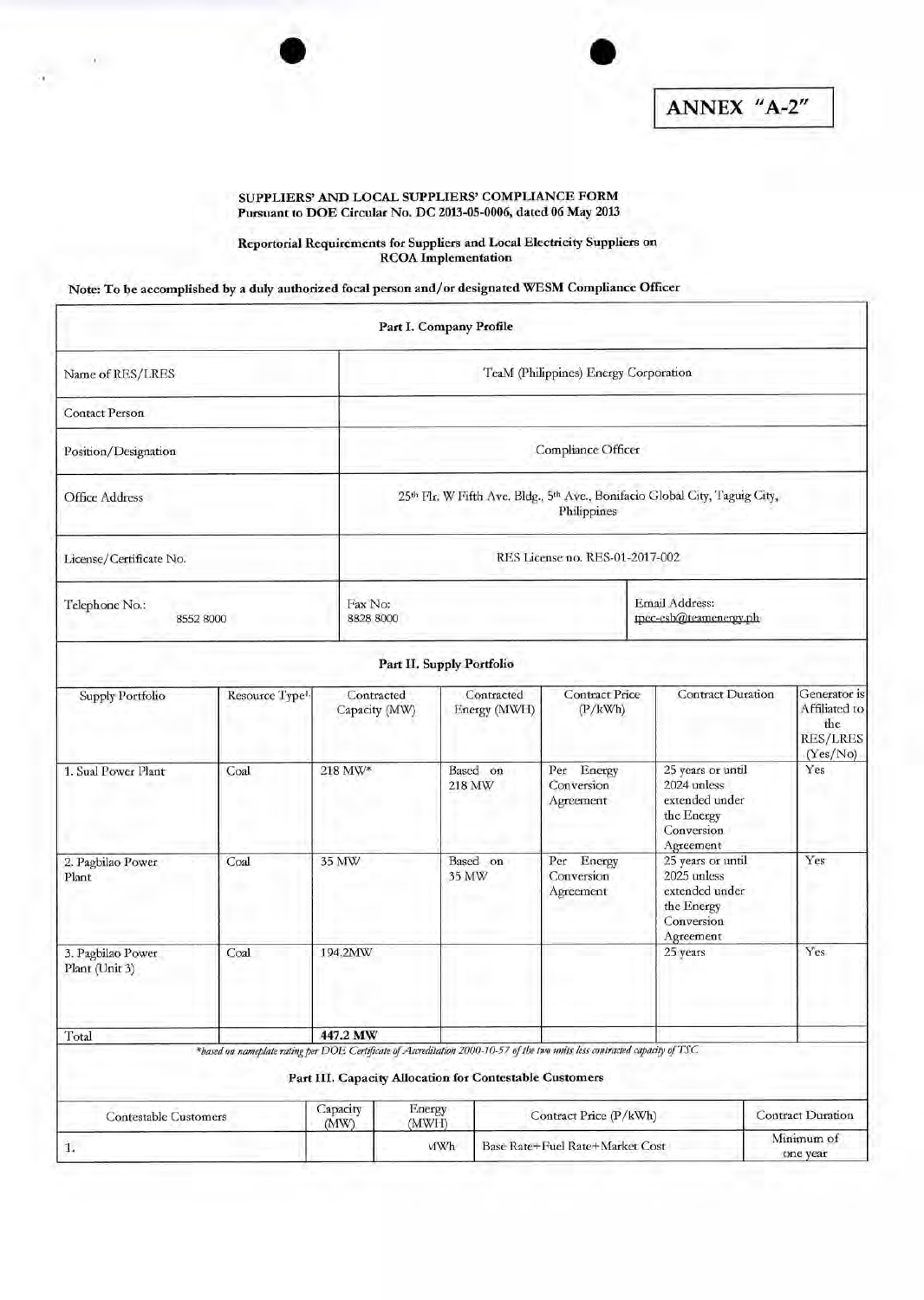| Total | MW |            |                                 |                        |
|-------|----|------------|---------------------------------|------------------------|
| 25.   |    | 9MWh       | Base Rate+Fuel Rate+Market Cost | Minimum of<br>one year |
| 24.   |    | MWh        | Base Rate+Fuel Rate+Market Cost | Minimum of<br>one year |
| 23.   |    | <b>MWh</b> | Base Rate+Fuel Rate+Market Cost | Minimum of<br>one year |
| 22.   |    | MWh        | Base Rate+Fuel Rate+Market Cost | Minimum of<br>one year |
| 21.   |    | :Wh        | Base Rate+Fuel Rate+Market Cost | Minimum of<br>one year |
| 20.   |    | MWh        | Base Rate+Fuel Rate+Market Cost | Minimum of<br>one year |
| 19.   |    | MWh        | Base Rate+Fuel Rate+Market Cost | Minimum of<br>one year |
| 18.   |    | MWh        | Base Rate+Fuel Rate+Market Cost | One year               |
| 17.   |    | MWh        | Base Rate+Fuel Rate+Market Cost | Minimum of<br>one year |
| 16.   |    | MWh        | Base Rate+Fuel Rate+Market Cost | One year               |
| 15.   |    | MWh        | Base Rate+Fuel Rate+Market Cost | Minimum of<br>one year |
| 14.   |    | MWh        | Base Rate+Fuel Rate+Market Cost | One year               |
| 13.   |    | MWh        | Base Rate+Fuel Rate+Market Cost | Minimum of<br>one year |
| 12.   |    | MWh        | Base Rate+Fuel Rate+Market Cost | Minimum of<br>one year |
| 11.   |    | MWh        | Base Rate+Fuel Rate+Market Cost | Minimum of<br>one year |
| 10.   |    | MWh        | Base Rate+Fuel Rate+Market Cost | Minimum of<br>one year |
| 9.    |    | MWh        | Base Rate+Fuel Rate+Market Cost | One year               |
| 8.    |    | MWh        | Base Rate+Fuel Rate+Market Cost | Minimum of<br>one year |
| 7.    |    | MWh        | Base Rate+Fuel Rate+Market Cost | Minimum of<br>one year |
| 6.    |    | MWh        | Base Rate+Fuel Rate+Market Cost | Minimum of<br>one year |
| 5.    |    | MWh        | Base Rate+Fuel Rate+Market Cost | Minimum of<br>one year |
| 4.    |    | MWh        | Base Rate+Fuel Rate+Market Cost | Minimum of<br>one year |
| 3.    |    | MWh        | Base Rate+Fuel Rate+Market Cost | Minimum of<br>one year |
| 2.    |    | MWh        | Base Rate+Fuel Rate+Market Cost | Minimum of<br>one year |

*\*TPEC as secondary* RES

ć.

Value Added Services Offered to CCs:

- Demand-side Management<br>• Reoulatory advisory
- Regulatory advisory<br>• Technical support
- Technical support
- Extensive Risk Management Measures

I Coal, Hydro, Natural Gas, Geothermal, Oil-Based (please specify fuel)s